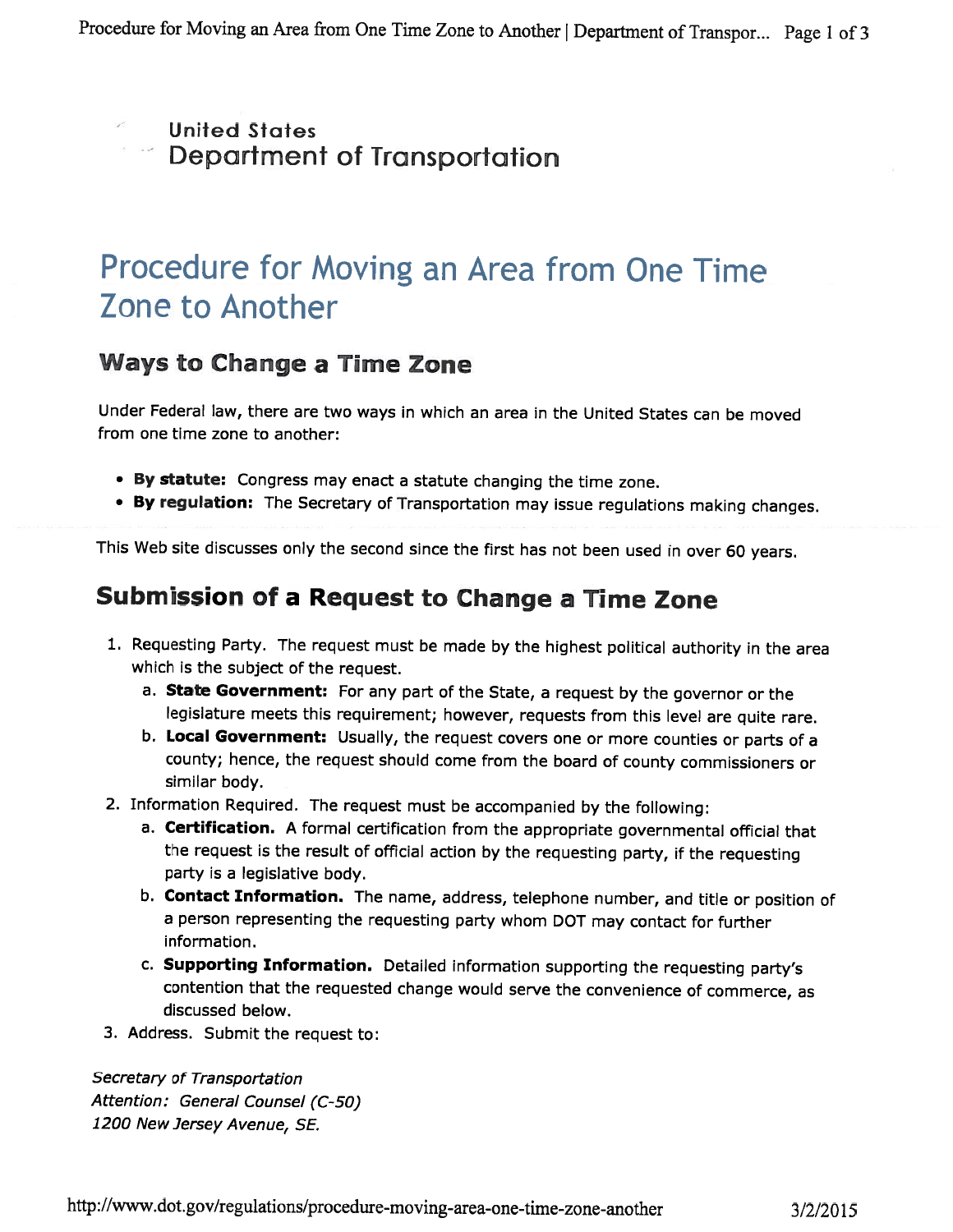Washington, DC 20590

### Substantive Requirements

The principal standard for deciding whether to change <sup>a</sup> time zone is the convenience of commerce, which is defined very broadly to include consideration of all of the impacts upon <sup>a</sup> community that would result in <sup>a</sup> change in its standard of time. Examples of some of these considerations that should be addressed in the supporting information are the following:

- 1. Where do businesses in the community get their supplies and to where do they ship their goods or products?
- 2. Where does the community receive television and radio broadcasts from?
- 3. Where are the newspapers published that serve the community?
- 4. Where does the community get its bus and passenger rail services; if there is no scheduled bus or passenger rail service in the community, where must residents go to obtain these services?
- 5. Where is the nearest airport; if it is <sup>a</sup> local service airport, to what major airport does it carry passengers?
- 6. What percentage of residents of the community work outside of the community; where do these residents work?
- 7. What are the major elements of the community's economy; is the community's economy improving or declining; what Federal, State, or local <sup>p</sup>lans, if any, are there for economic development in the community?
- 8. If residents leave the community for schooling, recreation, health care, or religious worship, what standard of time is observed in the <sup>p</sup>laces where they go for these purposes?

## DOT Handling of Requests

The General Counsel's Office reviews requests for time zone changes. If there is enoug<sup>h</sup> information to conclude that the change may in fact serve the convenience of commerce, the General Counsel issues <sup>a</sup> proposed rule to make the change and invites written public comment on the proposal. Normally, <sup>a</sup> public hearing is held by DOT in the community so that those affected by the issue can make their views known, and the public is <sup>g</sup>iven approximately <sup>2</sup> months in which to submit their written comments, which should address the proposal's impacts upon the convenience of commerce. After analyzing all of the comments, the General Counsel decides whether the change would in fact serve the convenience of commerce. If the General Counsel believes that it would not, he or she ends the proceeding and leaves the time zone unchanged. If the General Counsel believes that it would serve the convenience of commerce, his or her recommendation is forwarded to the Secretary of Transportation, who alone has authority to change <sup>a</sup> time zone. <sup>A</sup> typical time zone rulemaking to change one county normally takes between <sup>6</sup> months and <sup>1</sup> year to complete.

## Effective Date of Any Change